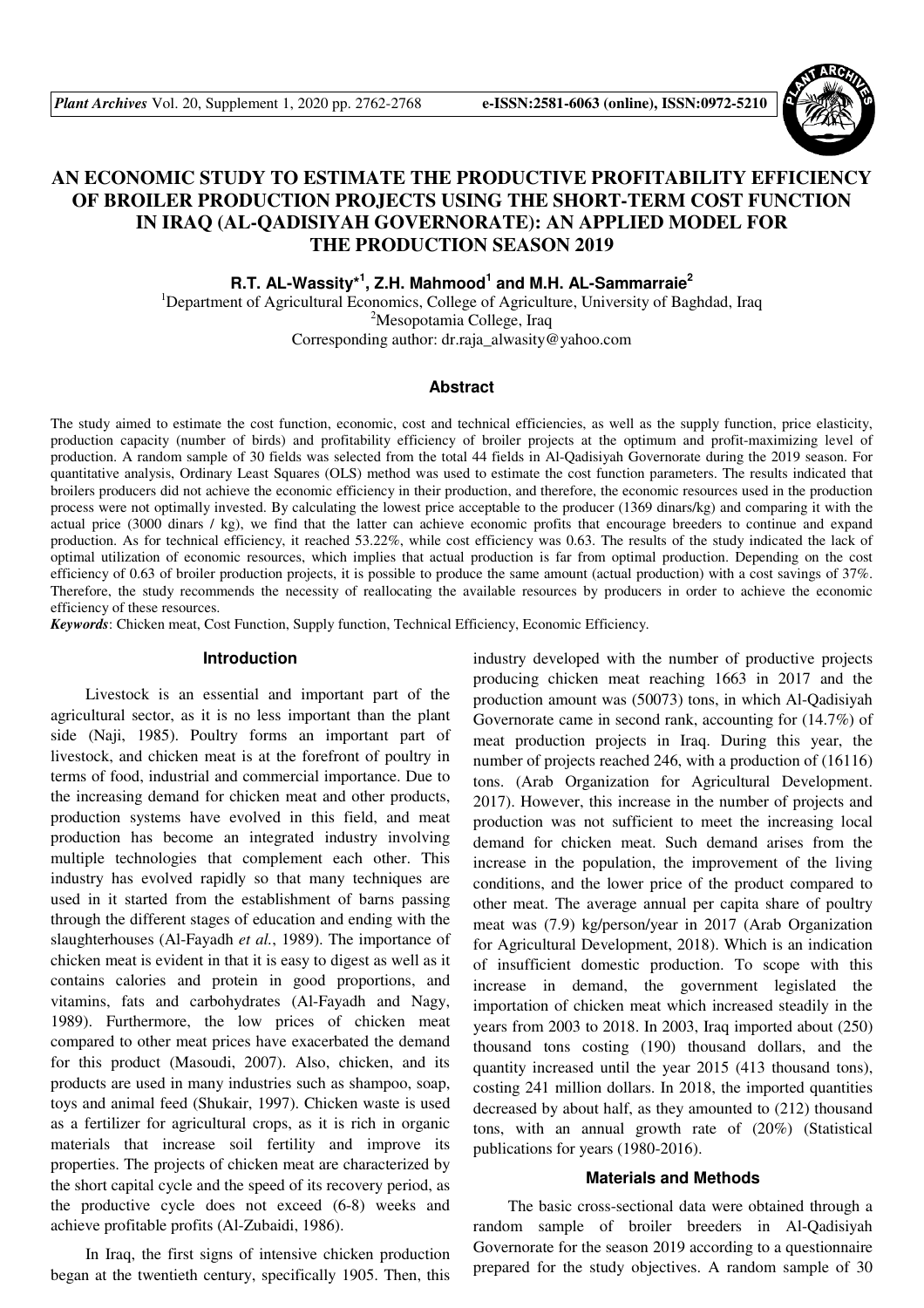fields was selected to represent the total number of breeders (44 ) in the governorate. The questionnaire included information about production, costs and revenues. Analysis was performed using Eviews.10 software. For quantitative analysis, the Ordinary Least Squares (OLS) method was used to estimate the cost function parameters.

Several previous studies addressed this problem using poultry projects in geographical locations (Dahla, 2002; Ogundari *et al.*, 2006; Oda, 2009; Qasim *et al.,* 2009; Thamer *et al.,* 2010; El-Akwa, 2013; Al-Tarawneh, 2013; Hamza, 2014; Al-Ukeili *et al.,* 2015; El-Abd *et al.,* 2016; Mahmood *et al*., 2018).

#### **First: the total variable costs:**

Production costs are generally divided into two parts: variable production costs and fixed production costs. In this study, the most important items of fixed production costs were alternative opportunity costs for each of the capital interest that was calculated on the basis of 5% of the value of variable costs and the rental value that includes rent land and halls, as well as the costs of permanent workers. On the other hand, the most important items of variable production costs included the purchase of chicks, feed costs, medicines, vaccines and other costs that include electricity, water, fuel, maintenance costs, and chicken bed as well as the costs of the leased work and transport. It is clear from Table 1 that the fixed and variable costs constitute 86.171% and 13.829% of the total production costs respectively. This encouraged breeders to invest their money in the production of broilers, for the possibility of recovering the capital invested, and there is a good possibility to control the total cost through variable costs or through the process of replacement or the variable production elements.

As for the variable cost items (table 2), the relative importance of feed costs came first accounting for 78.420% of the total variable costs. This indicates the high price of feed for broiler production. That is partially because breeders depend on the imported feed from the private sector (in dollars) as a result of halted local feed projects, and absence governmental support. Chicken costs came next with 15.678% of the relative importance of the variable costs, which emphasizes the high interest of the breeders of the research sample in importing chicks of high quality, disease resistance and productivity. The relative importance of each of the items of medicines, vaccines, leased work, electricity, water, fuel, used bed, maintenance expenses, and transportation, was 2.453%, 1.852%, 0.823%, 0.34%, 0.221%, 0.124%, and 0.09% of the total variable costs, respectively.

As for the fixed costs items, the costs of land and hall renting occupied the first rank by 61.669%, and this can be attributed to the increase hall rent in the study area. The interest costs on capital came second by 25.112% due to the low interest rate in the stock market. The permanent work occupied the last rank with 13.215% of the total fixed cost due to the dependence of the poultry farmers on the permanent leased workers in view of the experience gained by these workers from working in poultry projects.

**Table 1 :** The relative importance of the variable costs of the total costs per ton for the research sample for the 2019 season.

| Costs                     | the amount of<br>costs<br>in thousand<br>dinars | the relative<br>importance %  |  |
|---------------------------|-------------------------------------------------|-------------------------------|--|
| Feed                      | 24029.999                                       | 78.420                        |  |
| Chickens                  | 4804.161                                        | 15.678                        |  |
| Medicines and vaccines    | 751.665                                         | 2.453                         |  |
| Leased work               | 567.503                                         | 1.852                         |  |
| Electricity and water     | 252.189                                         | 0.823                         |  |
| Fuel                      | 103.879                                         | 0.339                         |  |
| Bed                       | 67.720                                          | 0.221                         |  |
| Maintenance expenses      | 37.997                                          | 0.124                         |  |
| Transportation            | 27.578                                          | 0.09                          |  |
| <b>Total</b>              | 30642.695                                       | $100\%$                       |  |
| Prepared<br>Source:<br>by | researchers.<br>the                             | based<br>the<br><sub>on</sub> |  |

questionnaire

**Table 2 :** The relative importance of fixed costs from the total costs per ton for the research sample fields for the 2019 season

| Costs                           | Amount of costs,<br>thousand dinars | the relative<br>importance% |  |
|---------------------------------|-------------------------------------|-----------------------------|--|
| Hall rent                       | 3032.658                            | 61.669                      |  |
| Interest on invested<br>capital | 1234.917                            | 25.112                      |  |
| permanent workers               | 649.866                             | 13.215                      |  |
| <b>Total</b>                    | 4917.638                            | %100                        |  |

Source: Prepared by the researchers, based on the questionnaire

# **Results and Discussion**

#### **Estimate the cost function**

According to the economic theory, the total costs are a function of total production in the short term, that is, one or more of the factors of production is fixed in this period and that the cost function can be linear or non-linear. In the current study, the production costs function has been estimated for broiler projects using three forms of cost functions (linear, quadratic and cubic). The result showed that the cubic form is the most appropriate form for the relationship because of its consistency with statistical, standard and economic tests. The general form of the model can be written as following (AL-Shafi'i, 2005):

$$
SRTC = b_0 + b_1Q + b_2Q^2 + b_3Q^3 + \text{ui}
$$

Where:

TC: Total costs (thousand dinars).

Q: Total production, which represents (number of chicks - mortality) ×chicken weight (kg).

 $b_0$ ,  $b_1$ ,  $b_2$ ,  $b_3$ : Parameters for the fixed model are,  $b_0$ represents the total fixed costs TFC.

When quantitative analysis was performed for the shortterm total cost function, it was found to be in agreement with the economic logic, and passed the statistical tests  $(R^2 F, t)$ and the standard tests.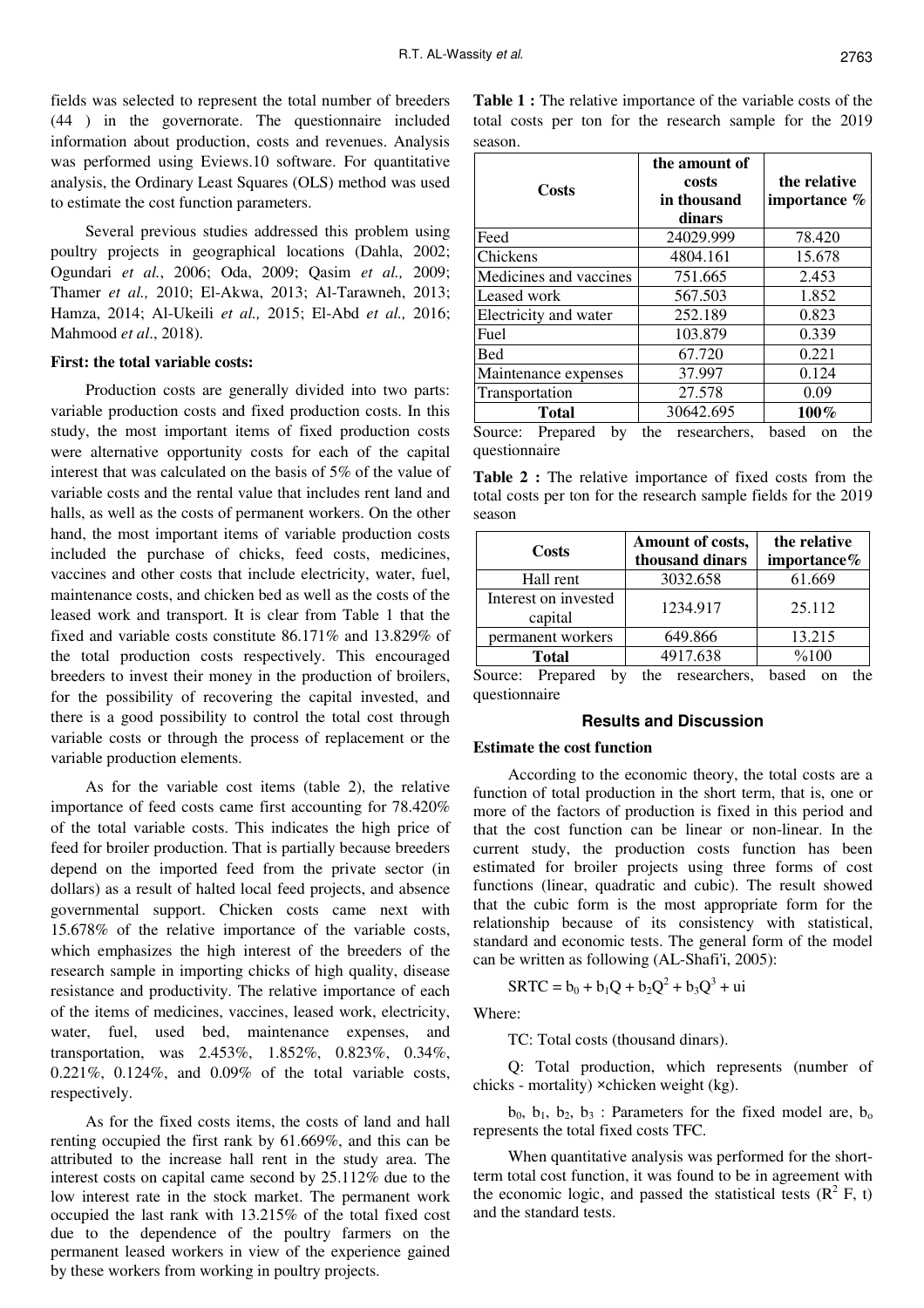An economic study to estimate the productive profitability efficiency of broiler production projects using the short-term cost function in Iraq (Al-qadisiyah governorate): An applied model for the production season 2019

**Table 3 :** Estimated coefficients for the function costs of broiler projects using the usual least squares method Dependent Variable : TC

Method : Least squares Date :12/3/19 Time:19:17 Sample: 1-30

Included observation :30

| Variable           | Coefficient | t-Statistic<br><b>Std. Error</b> | Prob.    |
|--------------------|-------------|----------------------------------|----------|
|                    | $-9154190$  | 77527701.180764-                 | 0.2484   |
|                    | 2947.087    | 3.574472<br>824.4818             | 0.0014   |
|                    | $-0.061991$ | 0.025830<br>$-2.399983$          | 0.0239   |
|                    | 6.09E-07    | 2.38E-07-2.562259                | 0.0165   |
| R-squared          | 0.939048    | Mean dependent var               | 34475667 |
| Adjusted R-squared | 0.932015    | S.D. dependent var               | 14132675 |
| S.E. of regression | 3684938     | Akaike info criterion            | 33.20097 |
| Sum squared reside | $3.53E+14$  | Schwarz criterion                | 33.38780 |
| Log likelihood     | -494.0146   | Hannan-Quinn alter.              | 33.26074 |
| F-statistic        | 133.5220    | Durbin-Watson stat               | 1.402884 |
| Prob(F-statistic)  | 0.000000    |                                  |          |

Source: Calculated using Eviews.10.

### **Statistical analysis**

According to the t test, the estimated parameters were significant at the level of 5% and that the value of the determination coefficient reached 0.94. That means that the total production explains about 94% of the changes occurred in the production costs of broiler projects, while the other variables (about 6%) are attributed to factors not included in the model Table (3).

### **Standard Analysis**

The model shows that there is no auto-correlation problem because the calculated DW value is equal to (1.403), which is between (du <d <4-du) i.e.  $(1.143 \, \text{1.403} \, \text{1.650})$ and is located in the acceptance area of the null hypothesis which states that there is no problem of autocorrelation between residues. It is important to note that Q2 and Q3 are functionally related to the variable Qi, but the relationship is nonlinear. Thus, this model satisfies the assumption that there is no linear relationship between the independent variables because the model is non-linear. Because of the adoption of cross-sectional data, it is necessary to detect the problem of Heteroscedasticity. Breusch-Pagan-Godfrey (Gujarati,2004) has been tested using Eviews.10, which includes the estimation of error square regression equation as a dependent variable (Q), Q2 and Q3 as independent variables(Mahfouz, 2008). The test proved significant (F) from which it is possible to conclude that the estimated model does not suffer from the problem of heteroscedasticity as shown in Table 4.

**Table 4 :** Heteroskedasticity Test: Breusch-Pagan-Godfrey (BPG).

| F-statistic         | $0.666500$ Prob. F(3,26)          | 0.5802 |
|---------------------|-----------------------------------|--------|
| $Obs*R$ -squared    | $2.142361$ Prob. Chi-Square $(3)$ | 0.5434 |
| Scaled explained SS | $2.483016$ Prob. Chi-Square $(3)$ | 0.4784 |

Source: Calculated using Eviews.10

#### **Economic analysis**

# **1. Determining the Cost-minimizing Optimal Production Level:**

The optimum level of output can be obtained by finding the minimum term for the average total cost function and equalizes it to zero (Doll and Orazem, 1984).

 $Tc = -9154189.609 + 2947.087Q - 0.062Q^2 + 0.000000609Q^8$  ... ... (1)

$$
ATC = \frac{TC}{Q} = -9154189.609Q^{-1} + 2947.087 - 0.062Q + 0.000000609Q^{2} \dots \dots \dots (2)
$$

$$
\frac{\partial \text{ATC}}{\partial \text{Q}}
$$

 $= 9154189.609Q^{-2} - 0.062 + 0.00000122Q = 0$  ... ... ... (3)

Multiplying equation 3 by Q2 results in:

 $-9154189.609 + 0.062Q^2 - 0.000000122Q^3 = 0$  ... ... . (4)

The equation can be solved by trying and error or Newton's method to solve non-linear equations (4). This method requires assuming an initial value to find the current value and these calculations are repeated until the two values are equal or close to each other to achieve the required accuracy, i.e. the last value is almost equal to its current counterpart (Al-Ashaikh, 2011). The broiler output is then estimated at the lowest point of the average total cost (the optimal output rate) at 47,493 kg, and it decreases at the level of the actual production level, which amounted to about 25,276 kg, by 22,217 kg

# 2**. Determining the Maximum Output Level for Profit:**

The profit-maximizing production can be obtained by equating the marginal cost with the output price (AL-Shafi'i , 2005) of 2300 dinars / kg.

 $2947.087 - 0.124Q + 0.00000183Q^2 = 2300$  ....(5)

Equation 5 can be solved by constitution:

$$
Q = \frac{-b \pm \sqrt{b^2 - 4ac}}{2a}
$$

It was found through economic analysis that the level of the profit-maximizing product reached about 62062 kg, which is more than the optimal production level, which amounted to about 47493 kg, by 14,569 kg.

# **3. The minimum price that farmers accept to display their broilers product:**

 The minimum price that farmers accept to display their production is estimated by performing the first differentiation of the average variable cost function and equalizes it to zero (Debertin, 1986).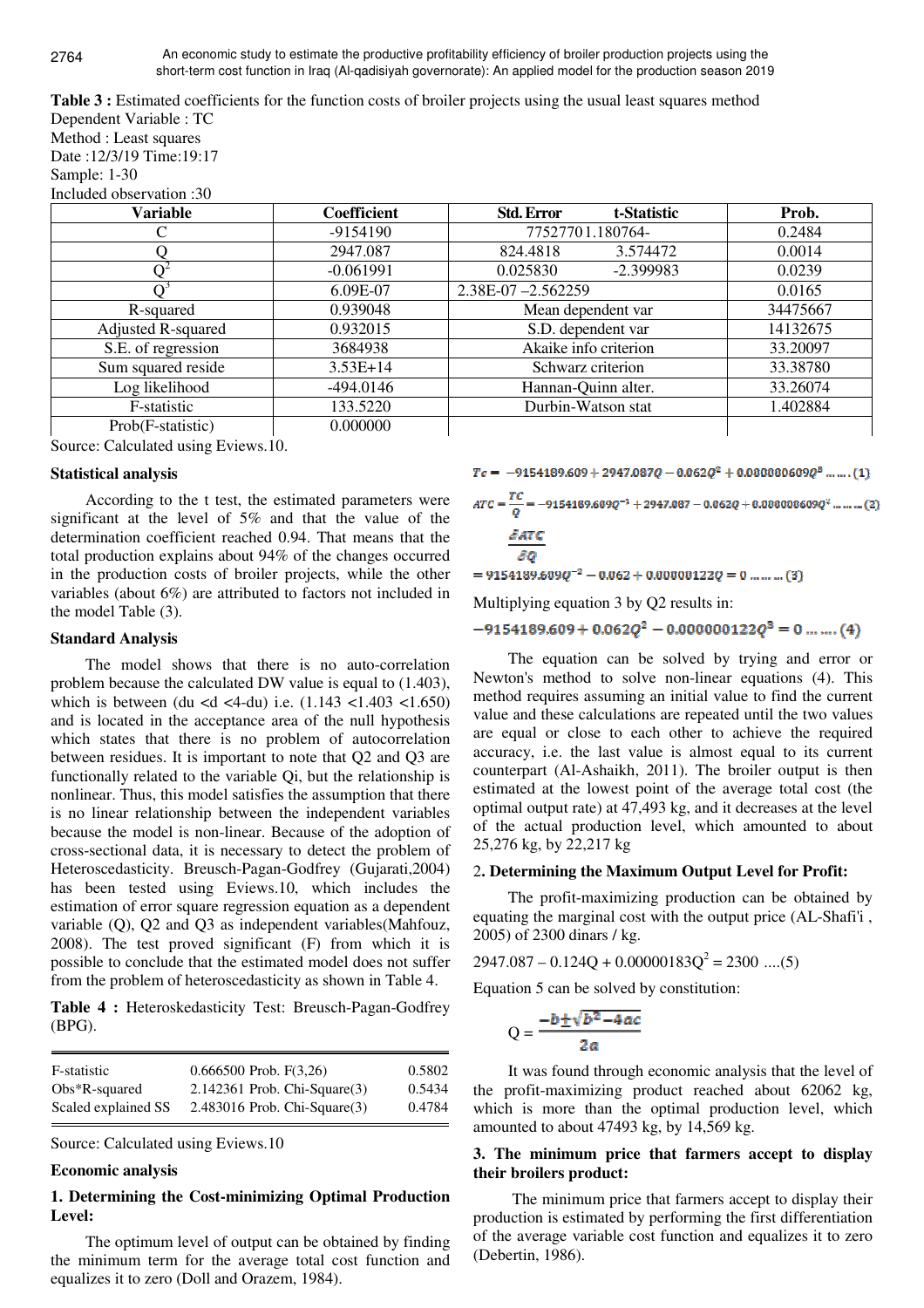$$
SRAVC =
$$
  
\n
$$
2947.087 - 0.062Q + 0.000000609Q^{2} \dots \dots (6)
$$
  
\n
$$
\frac{dSRAVC}{dQ} = -0.062 + 0.00000122Q
$$
  
\n
$$
Q = \frac{0.062}{0.00000122}
$$
  
\n
$$
Q = 50903
$$

Thus, the production level at the lowest point of the average variable costs is estimated to be 50,903 kg. When compensating by equation 6, the lowest value of the average variable costs can be obtained which was 1369 dinars and represents the lowest price the product accepts.

# **Cost Elasticity**

Cost elasticity can be found by dividing the short-term marginal costs by the average short-term costs of broiler for three production levels actual, optimal, and most productive level of profit of (25276 kg, 47493 kg, 62062 kg, respectively). These levels were substituted for both MC and ATC. The elasticity at the actual production level was 0.698 which is less than the correct one, indicating that the production is subjected to increased production i.e. production subjected to a relative at a lower relative cost. Cost elasticity at the optimal production level was 1 which means that at this level, the relative increase in the reduction is equal to the relative increase in costs, i.e. the production in projects is subjected to the stage of constant production at its optimum level. As for the level of production of the greatest profit, the elasticity was 1.77, which means that there is a relative increase in production with a greater relative increase in costs. Thus, the production of these projects is subjected to a diminishing phase. Table (5) shows the average total costs, marginal cost, and cost elasticity.

|  |  | Table 5 : Marginal costs, average variable costs, and average total costs for broiler projects in Al-Qadisiyah Governorate |  |  |
|--|--|----------------------------------------------------------------------------------------------------------------------------|--|--|
|--|--|----------------------------------------------------------------------------------------------------------------------------|--|--|

| Quantity | <b>Average total costs</b> | Average variable<br>costs | <b>Marginal costs</b> | <b>Elasticity cost</b> |
|----------|----------------------------|---------------------------|-----------------------|------------------------|
| 10000    | 1472.57                    | 2387.99                   | 1890.09               | 1.28                   |
| 15000    | 1543.83                    | 2154.11                   | 1498.84               | 0.97                   |
| 20000    | 1492.98                    | 1950.69                   | 1199.09               | 0.80                   |
| 25000    | 1411.54                    | 1777.71                   | 990.84                | 0.70                   |
| 25276    | 1406.88                    | 1769.05                   | 982.01                | 0.70                   |
| 30000    | 1330.05                    | 1635.19                   | 874.09                | 0.66                   |
| 35000    | 1261.56                    | 1523.11                   | 848.84                | 0.67                   |
| 40000    | 1212.63                    | 1441.49                   | 915.09                | 0.75                   |
| 45000    | 1186.89                    | 1390.31                   | 1072.84               | 0.90                   |
| 47493    | 1183.42                    | 1376.17                   | 1185.68               | 1.00                   |
| 50000    | 1186.50                    | 1369.59                   | 1322.09               | 1.11                   |
| 55000    | 1212.87                    | 1379.31                   | 1662.84               | 1.37                   |
| 60000    | 1266.92                    | 1419.49                   | 2095.09               | 1.65                   |
| 62062    | 1297.42                    | 1444.92                   | 2300.00               | 1.77                   |
| 65000    | 1349.28                    | 1490.11                   | 2618.84               | 1.94                   |
| 70000    | 1460.41                    | 1591.19                   | 3234.09               | 2.21                   |

Source: Prepared by the researchers, based on the estimated cost function

### **Estimating the economic and technical efficiencies of broiler projects**

 Economic efficiency means achieving the greatest profit with a certain amount of cost, or achieving the same amount of (income) profits with the lowest possible cost (Doll, 1984) and it is measured according to the following formula :

Economic Efficiency

$$
-\frac{Optimum\ production\ for\ average\ cost}{Actual\ production\ for\ average\ cost}
$$

Economic Efficiency  $=\frac{118342.410}{1406.881}$  \*100

According the economic efficiency (84.11%) which is less than the correct one, the producers can achieve the same level through reducing production costs or reducing the amount of resources used by (15.89)%, suggesting that there is a relative increase (deviation) in the average cost of actual production exceeds the average cost for the optimal production by 15.89%.

Technical efficiency means producing the largest possible amount of production with a certain amount of resources, or achieving the same amount of production with the least amount of resources (Depoju, 2008), and it can be estimated as follows.

Technical efficiency = (actual production  $\div$  optimal production) \*100

Technical efficiency = 
$$
\frac{25276}{47493.08} \times 100 = 53.22\%
$$

 Based on the results of technical efficiency (53.22%), the producers work in the first stage of production (the noneconomic stage), that is, they can increase their production by (53.22%) without increasing in economic resources used in the economic process. As such, there are losses (waste) In using economic resources, and the producers afford additional costs equal to (46.78%) of the resource costs. Furthermore, these projects can produce the same previous production with resources less than (46.78%) of the actually used resources.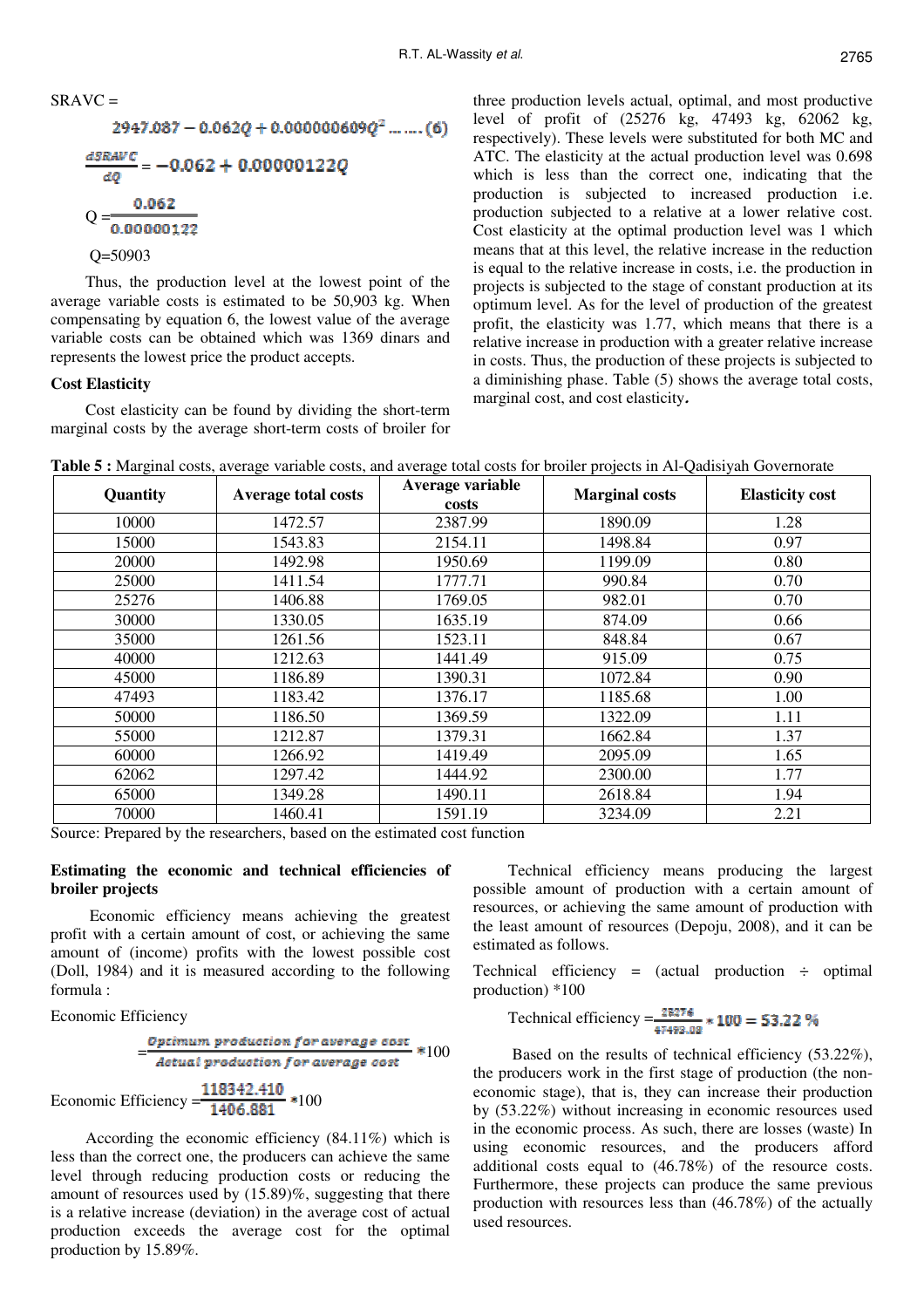## **Estimating the cost-efficiency for broiler projects**

Cost efficiency can be calculated by dividing the total costs of the actual production level by the total costs of the optimal production level (Samurai, 2007).

Cost Efficiency 
$$
C_{EE} = \frac{c^b}{c^{min}} = \frac{35560333}{56204361} = 0.63
$$

As:

 $C_{\mathbb{R}}$ : Cost efficiency.

 $\mathbb{C}^{\mathsf{b}}$ : observed cost (represents actual production costs).

**C**<sup>min</sup>: minimum cost (represents the level of the minimum total production costs).

 This implies that the cost efficiency of the study sample was 0.63, which is less than the correct one, which is an indicator confirms that the resources used were not optimized. So, it is possible to produce the same amount (actual production) with a cost savings of 37%.

#### **Supply function for broiler projects**

To find out the reaction of broiler breeders to the changes in production price, the supply function must be derived by equating marginal costs with the price of the output, i.e. the supply function can be derived from the necessary condition for the profit function, as follows (Zaidan, *et al.* 2011):

$$
\pi = TR - TC
$$

$$
\frac{\partial \pi}{\partial Q} = P - \frac{\partial LRTC}{\partial Q} = 0
$$

$$
P = LRMC
$$

Substitution of the above marginal cost equation derived from the total cost function in the long-run estimated results in:

$$
0.00000183Q^2 - 0.124Q + 2947.087 = P \dots (7)
$$

$$
0.00000183Q^2 - 0.124Q + (2947.087 - P) = 0 \dots \dots (8)
$$

Solving this equation by constitution method gives the function of supply (21), as follows:

$$
S = \frac{-b \pm \sqrt{b^2 - 4ac}}{2a} \text{ for } a = 0.00000183, b = -0.124,
$$
  
\nC = (2947.087 - P)  
\n
$$
S = \frac{0.124 \pm \sqrt{(-10.124)^2 - 4(0.00000183)(2947.087 - P)}}{2(0.00000183)}
$$
  
\n
$$
S = \frac{0.124 \pm \sqrt{0.00000732P - 0.00619}}{0.00000366} \dots \dots \quad (9)
$$

 This function represents the long-term supply of broiler breeders to find out the breeders' response to the different price levels according to the estimated supply function, different price levels have been assumed as shown in the table (6), from which the supply curve can be drawn for the study sample of breeders in the long term as shown in Figure (1).

Table 6: the supplied quantities and the price supply elasticity for the studied breeders

|                      | <b>Supplied</b>          |                  |
|----------------------|--------------------------|------------------|
| <b>Product price</b> | quantity<br>(Dinar / Kg) | price elasticity |
| 1369                 | 34927                    | 0.674            |
| 1400                 | 34989                    | 0.671            |
| 1500                 | 35189                    | 0.665            |
| 1600                 | 35389                    | 0.665            |
| 1700                 | 35589                    | 0.668            |
| 1800                 | 35789                    | 0.674            |
| 1900                 | 35989                    | 0.681            |
| 2000                 | 36189                    | 0.689            |
| 2100                 | 36389                    | 0.699            |
| 2200                 | 36589                    | 0.709            |
| 2300                 | 36789                    | 0.720            |
| 2400                 | 36989                    | 0.731            |
| 2500                 | 37189                    | 0.743            |
| 2600                 | 37389                    | 0.755            |
| 2700                 | 37589                    | 0.768            |
| 2800                 | 37789                    | 0.781            |
| 2900                 | 37989                    | 0.794            |
| 3000                 | 38189                    | 0.808            |

Source: Prepared by the researchers, based on the estimated supply function.

#### **Price Supply Elasticity**

 The price supply elasticity broiler projects, which is one of the most important indicators that can be estimated from the supply function, was calculated from the first differentiation of supplied quantity in relative to the price (Al-Mayahi, 2014) as follows:

$$
\frac{dQs}{dP} = \frac{1}{0.00000366} \left( \frac{d}{dP} (0.124) + \frac{d}{dP} \sqrt{(0.00000732P - 0.00619)} \right)
$$

$$
\frac{dQs}{dP} = \frac{1}{0.00000366} \left( 0 + \frac{0.00000366}{\sqrt{(0.00000732P - 0.00619)}} \right)
$$

$$
\frac{dQs}{dP} = \frac{1}{\sqrt{(0.00000732P - 0.00619)}} \dots \dots (10)
$$

By applying the law of price elasticity, we have:

$$
Es = \left(\frac{\partial Qs}{\partial P}\right)\left(\frac{P}{Qs}\right)
$$

It is obvious from the data in table (6) that the minimum price accepted by the breeders is (1369) dinars / kg, and the supplied quantity of broilers amounted to (34927) kg, while this quantity has increased to approximately (38189) kg when the market prices increased to approximately (3000) dinars / kg. Figure (1) shows the direct relationship between the production quantity and the price of the chicken. The price elasticity was 0.674 at the minimum price that breeders accept to display their production. That means when prices exceed their minimum limit by 10%, the supplied quantity increases by (6.3%). The supply elasticity at price 3000 dinars was about 0.808. Thus, when the prices increases by 10%, the supplied quantity increases by 80.8% which indicates that breeder were facing a great difficulty in controlling production in the event of price changes.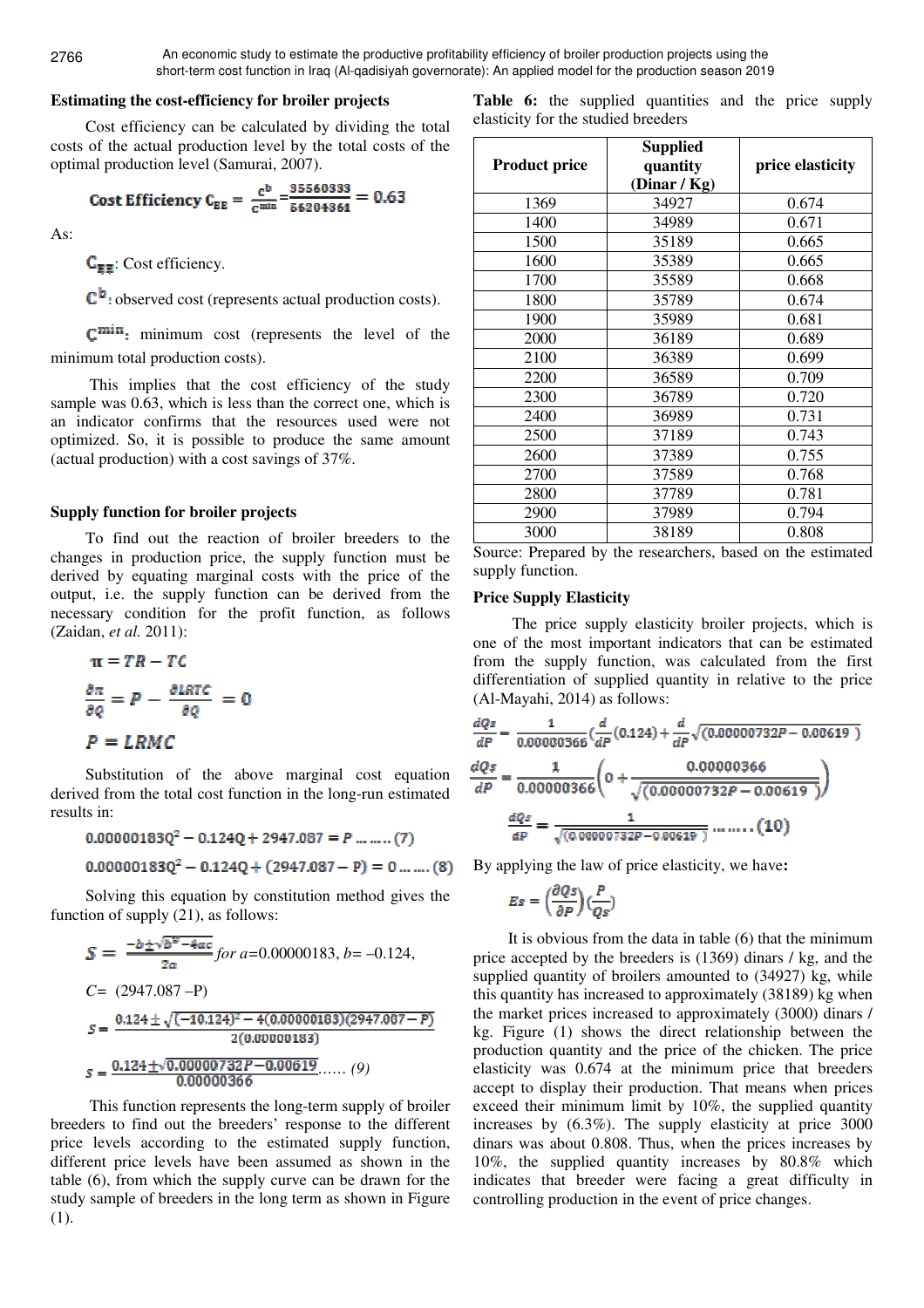

**Fig. 1 :** Curve of chicken meat projects

Source: From the work of the researcher using data on the table  $(6)$ 

## **Measuring the production capacity of broiler projects at the optimum and profit-maximizing level of production**

To calculate the productive capacity (the number of birds) that achieves the optimum and profit-maximizing level of production, the equation of production capacity in which the number of birds per project was considered as a dependent variable and the estimated production amount as an independent variable will be relied upon (Hudhud *et al.,* 2015).

$$
M=b_0+b_1Q
$$

As:

M: production capacity for each project.

Q: Production level (number of birds-mortality)×chicken wt.

 $M = 513.857 + 0.512Q$  ....(11) *t= 0.768 21.29 R <sup>2</sup>=0.94 F=2482.47* 

Substitution the magnitude of the optimal costminimizing and the profit-maximizing production level, which amounted to about (47493 kg and 62062 kg respectively) in the equation (11) gives the optimum production capacity that minimizes costs and profitmaximizing productive capacity (24826 birds and 32284 birds, respectively). By comparing these capacities with the actual productive capacity (the actual rate of birds, 13453 birds), it was found that this capacity is less than its ideal counterpart and profit-maximizing capacity (11373 birds and

18830 birds, respectively). That means that the efficiency ratio of the optimum production capacity and the profitmaximizing capacity was (0.54% and 0.42% respectively) in relation to the actual production capacity. This was reflected in a decrease in actual production, and hence the projects did not achieve the optimal levels which affected the economic efficiency of these projects.

# **Estimating the profit efficiency at the level of the actual and optimal cost-minimizing and proft-maximizing production for broiler projects**

Profitability efficiency is defined as the ability of the project to achieve the highest possible profit with prices and quantities from fixed factors the project (Mulie, 2014). The profitability efficiency was estimated by dividing the net income by the total costs. Bases on the profit equation, net income was obtained for actual production, optimal production, and profit-maximizing level (25276 kg, 47493kg and 62062 kg, respectively). Keeping in mind that the price per for chicken meat was 2300 dinars/ kg.

 $\pi = TR - TC$ 

 $\pi$ =2300Q + 9154189.609–2947.087Q + 0.062Q<sup>2</sup>

 $-0.000000609Q<sup>3</sup>$  ...(11)

Substituting these levels of production in the equation (11), it is clear that the net estimated income for the three levels amounted to 22574467 dinars, 53029539 dinars and 62221958 dinars, respectively.

After net income and total costs have been obtained, it is possible to measure the profitability efficiency of the actual production and cost-optimizing and profit-maximizing level which were 0.63, 0.94, 0.77, respectively. This means that the dinar that was invested in actual production achieved 630, 940, 770 files.

By measuring profitability efficiency, it can be deduced that the actual level of production is less than the profitability efficiency for the optimum and most profitable level by 310 files and 140 files, respectively per invested dinar, i.e. (32.98%, 18.18% respectively). Therefore, the producers can increase their profits through the ideal use of resources as in the table7:

**Table 7 :** Profitability efficiency of the actual production, optimal cost-minimizing and profi-maximizing level for broiler projects in Al-Qadisiyah Governorate

| <b>Indicators</b>      | actual production | <b>Optimal production</b> | Profit-<br>maximizing |
|------------------------|-------------------|---------------------------|-----------------------|
| Production level (kg)  | 25267             | 47493                     | 62062                 |
| Total costs (dinars) A | 35560333          | 5620436                   | 80520642              |
| Total revenue (dinars) | 62704900          | 109233900                 | 142742600             |
| Net income (dinars) B  | 22574467          | 53029539                  | 62221958              |
| Profitability A / B    | 0.63              | 0.94                      | 0.77                  |

Source: From the work of researchers based on the cost function (1) and the profit function No. (11)

#### **References**

AL-Ukeili, O.K.; Mahmood, Z.H. and Abbas, N.K. (2015). Estimating the profit cost functions and economic and technical efficiencies of maize production in Babylon province/ Iraq. Int. J. TJAAS. 1(3): 66-73.

Al-Aqili, O.K. (2005). Optimization by using cost functions in the short term period for broiler breeding projects under the poultry sector rehabilitation program. Iraqi J. Agric. Sci., 36(1):173-180.